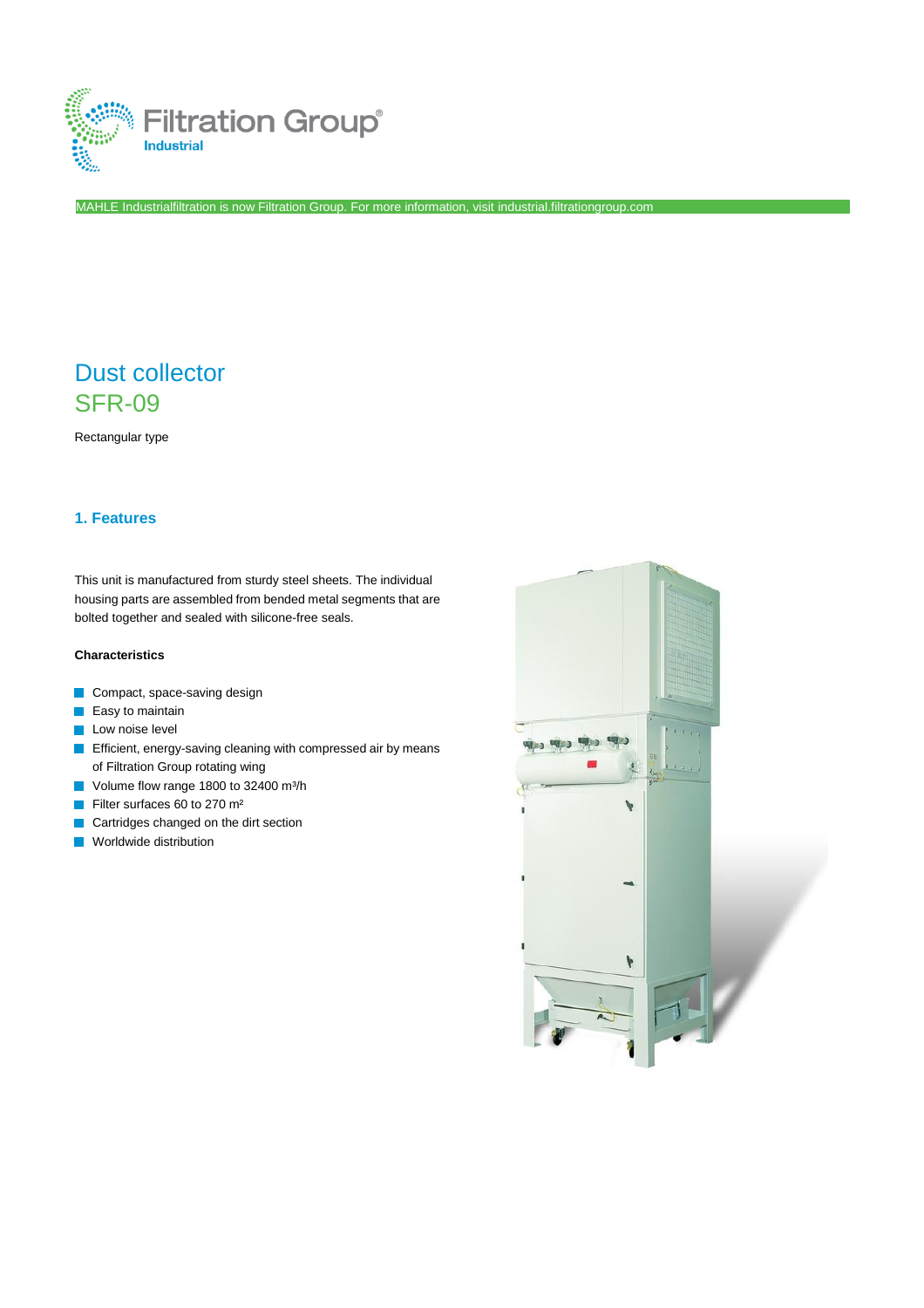## **2. Versions**







S3, with dust drawer S1, with collection bin

## **3. Modules and accessories**



- 
- 1 Fan silencer
- 2 Fan

.

- 3 Volume control damper (optional)
- 4 Discharge grille
- 5 Adjusting lever for volume control damper (optional)
- 6 Pressure vessel with membrane valves
- 7 Clean section
- 8 Differential pressure gauge (optional)
- 9 Cleaning controller
- 10 Pressure reducer
- 11 **Cartridge**
- 12 Dirt section
- 13 Air inlet with baffle plate
- 14 Access door
- 15 Discharge hopper
- 16 Support frame
- 17 Collection bin
- 18 Dam plate
- 19 Center ring
- 20 Cartridge cleaning nozzle (rotating wing)

## **4. Funktional description**

The dust-laden air flows into the side of the filter housing (12). The perforated baffle plate (13) in the inlet region assures a uniform flow distribution and enables coarse particles to be pre-separated. As it flows through the cartridge (11), fine dust is separated on the surface. The filter cake is cleaned off at fixed intervals, depending on the dust load and the filter surface load. The detached dust drops down through the hopper (15) and is collected in the bin (17). The cleaned air flows into the clean section (7) and is discharged via the discharge grille (4). The fully automatic compressed air cleaning system comprises a pressure vessel with membrane valves (6), an electronic  $\Delta p$  controller (9) and the cleaning nozzles (20).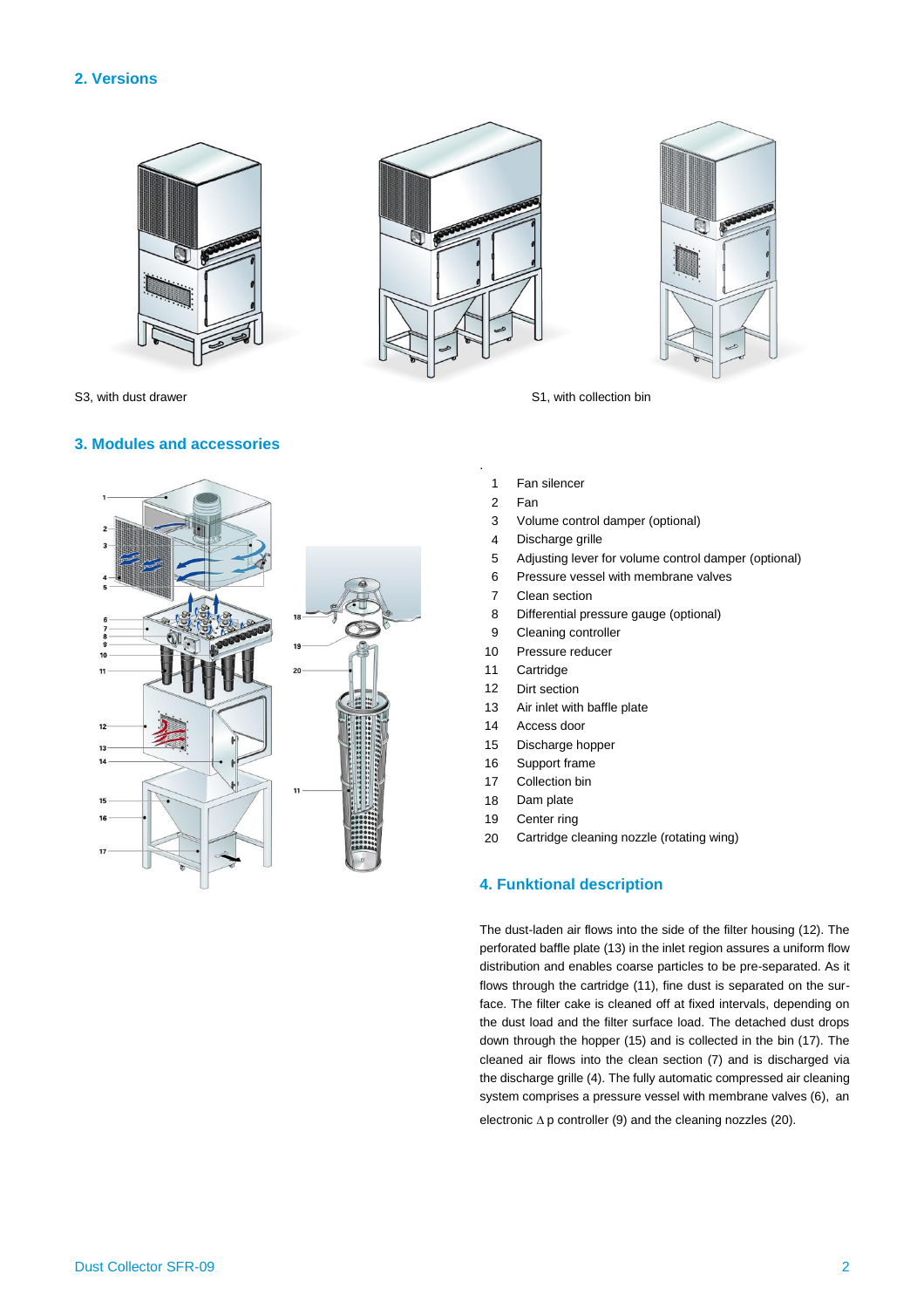## **5. Technical Data**

#### **Dust collector**

**Housing material: Surface protection:**

**Max. operating pressure: Max. operating temperature:**

**Dust collector capacity\*:**

**Access doors:**

**Cartridges**

### **Cleaning**

**Cleaning system: Medium:**

**Compressed air connection: Compressed air: Compressed air consumption\*:** Approx. 60 l to 70 l (fad)

**Pulse duration: Controller:**

#### **Valves:**

\* Depending on version

\*\* Filter media depending on application

g d  $\rightsquigarrow$ a  $\mathsf{b}$ 

## **6. Dimensions**

| <b>Dust collector</b>   |                                        |                           |             |                | Dimensions [mm]  |      |      |      |      |      |           |
|-------------------------|----------------------------------------|---------------------------|-------------|----------------|------------------|------|------|------|------|------|-----------|
| <b>Type designation</b> | Volume<br>flow*<br>[m <sup>3</sup> /h] | No. of<br>cart-<br>ridges | <b>Size</b> | Ver-<br>sion   | Weight**<br>[kg] | a    | b    | c    | d    | е    | fxg       |
| SFR-09 004 010x10 S1    | $1800 -$                               | 4                         | 010x10      | S <sub>1</sub> | 800              |      |      | 1100 | 3636 | 1500 | 300x300   |
| SFR-09 004 010x10 S3    | 7200                                   |                           |             | S <sub>3</sub> | 780              | 1015 | 1015 |      | 3356 | 1220 |           |
| SFR-09 009 016x16 S1    | $4050 -$                               | 9                         | 016x16      | S <sub>1</sub> | 1630             |      |      | 1600 | 4567 | 2130 | 450x450   |
| SFR-09 009 016x16 S3    | 16200                                  |                           |             | S <sub>3</sub> | 1470             | 1615 |      |      | 3786 | 1349 |           |
| SFR-09 012 020x16 S1    | $5400 -$                               | 12                        | 020x16      | S <sub>1</sub> | 2090             | 2035 | 1615 | 2020 | 4567 | 2130 | 600x600   |
| SFR-09 012 020x16 S3    | 21600                                  |                           |             | S <sub>3</sub> | 1940             |      |      |      | 3786 | 1349 |           |
| SFR-09 015 024x16 S1    | $6750 -$                               | 15                        | 024x16      | S <sub>1</sub> | 2410             | 2455 |      | 2440 | 4567 | 2130 | 2x450x450 |
| SFR-09 015 024x16 S3    | 27000                                  |                           |             | S <sub>3</sub> | 2180             |      |      |      | 3786 | 1349 |           |
| SFR-09 018 029x16 S1    | $8100 -$                               | 18                        | 029x16      | S <sub>1</sub> | 2780             |      |      | 2860 | 4567 | 2130 |           |
| SFR-09 018 029x16 S3    | 32400                                  |                           |             | S <sub>3</sub> | 2520             | 2875 |      |      | 3786 | 1349 |           |

\* These values may vary depending on the nature of the dust, the composition of the air and the filter media.

1.0037 (DIN EN 10025)

50 °C without fan silencer 40 °C with fan silencer

Sizes 010x10 to 020x16: 1 x Sizes 024x16 and 029x16: 2x Type 852 032 Ti ...\*\* (338 NKQ data sheet)

Filtration Group rotating wing Oil, dust and condensate-free compressed air at operating

grey - 50 mbar

Type S1: 50 l Type S3: 200 l

temperature G½ female 4 bar (max. 6 bar)

per cleaning pulse

(MFS-05 dp data sheet) Electric membrane valves

 $\Delta$  p controlled

1.5 s

EPS powder coating RAL 7035 light

\*\* Weight with fan and fan silencer. These values may vary depending on the size of the fan.

Technical data is subject to change without notice!